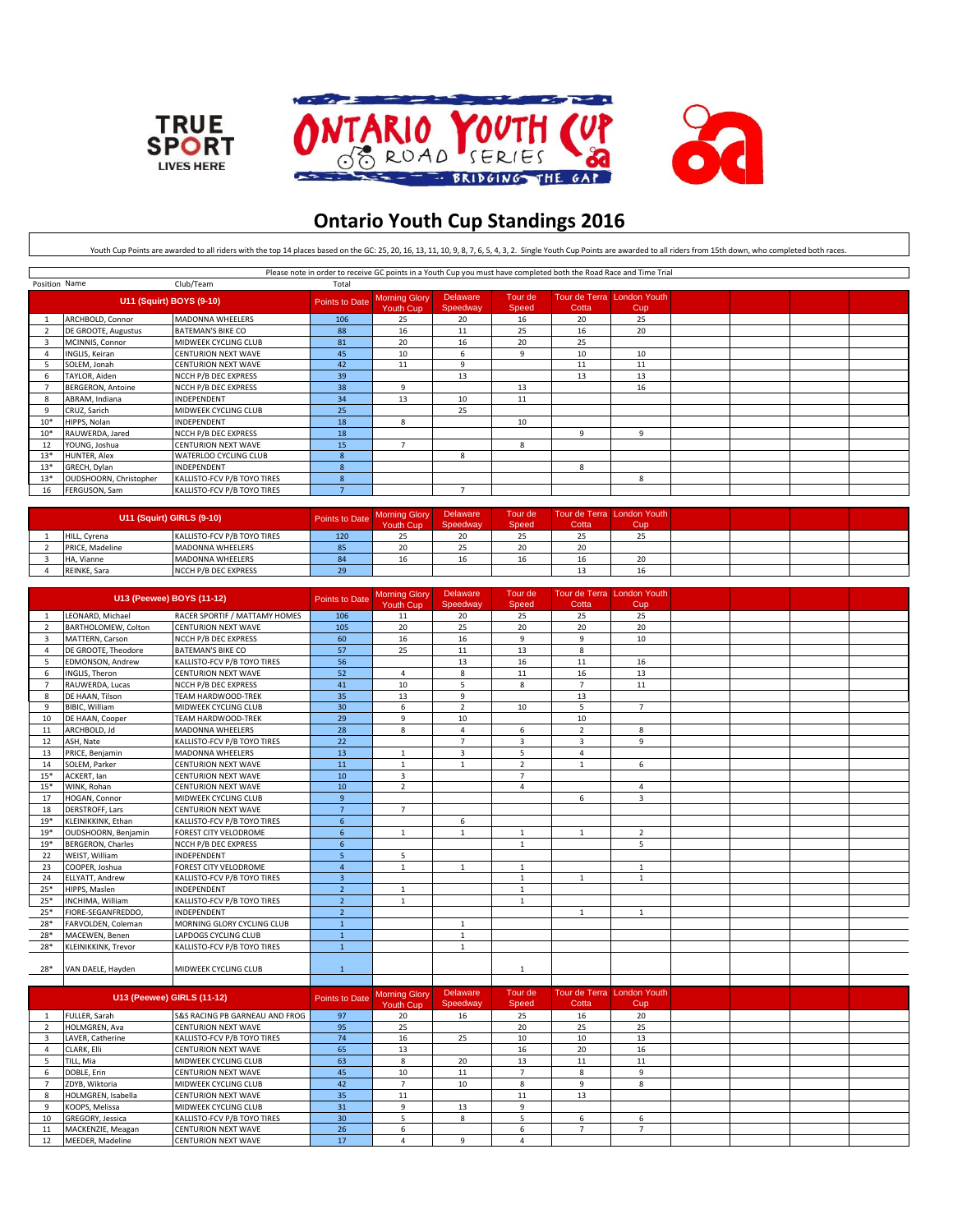| $12*$<br>سد        | LEAN, Robbyn  | MADONNA WHEELERS            | 40 <sup>7</sup> |  |  |  |  |  |
|--------------------|---------------|-----------------------------|-----------------|--|--|--|--|--|
| $12*$<br><b>LJ</b> | BAKER, Dylan  | KALLISTO-FCV P/B TOYO TIRES | 10              |  |  |  |  |  |
|                    | MAKI. Makavla | KALLISTO-FCV P/B TOYO TIRES |                 |  |  |  |  |  |
| 16                 | WINK, Cedar   | <b>CENTURION NEXT WAVE</b>  |                 |  |  |  |  |  |

|       | U15 (Minime) BOYS (13-14) |                             | Points to Date | <b>Morning Glory</b><br>Youth Cup | Delaware<br>Speedway     | Tour de<br>Speed | Cotta          | Tour de Terra London Youth<br>Cup |  |  |
|-------|---------------------------|-----------------------------|----------------|-----------------------------------|--------------------------|------------------|----------------|-----------------------------------|--|--|
|       | BIBIC, Dylan              | MIDWEEK CYCLING CLUB        | 125            | 25                                | 25                       | 25               | 25             | 25                                |  |  |
|       | LANGFORD, Liam R          | KALLISTO-FCV P/B TOYO TIRES | 88             | 20                                | 16                       | 16               | 20             | 16                                |  |  |
|       | ELLIOTT, Rich             | <b>CENTURION NEXT WAVE</b>  | 82             | 16                                | 13                       | 20               | 13             | 20                                |  |  |
|       | GREGORY, Daniel           | KALLISTO-FCV P/B TOYO TIRES | 67             | 13                                | 20                       | 13               | 10             | 11                                |  |  |
|       | MACEWEN, Finlay           | KALLISTO-FCV P/B TOYO TIRES | 44             | 10                                | 9                        | $\overline{ }$   | $\mathbf{Q}$   | 9                                 |  |  |
|       | FALK-DOTAN, Orian         | KALLISTO-FCV P/B TOYO TIRES | 41             | 8                                 | 8                        | 8                | $\overline{ }$ | 10                                |  |  |
|       | CLARK, Owen               | <b>CENTURION NEXT WAVE</b>  | 38             | 11                                |                          | 11               | 16             |                                   |  |  |
| 8     | HOGAN, Matthew            | MIDWEEK CYCLING CLUB        | 33             |                                   |                          | 9                | 11             | 13                                |  |  |
| $9*$  | CUFF, Gregory             | NCCH P/B DEC EXPRESS        | 26             | 9                                 | 11                       | 6                |                |                                   |  |  |
| g*    | SCOTT, Andrew             | MIDWEEK CYCLING CLUB        | 26             |                                   | 10                       | $\overline{3}$   | 5              | 4                                 |  |  |
|       | RORKE, Tyler              | KALLISTO-FCV P/B TOYO TIRES | 25             |                                   | 6                        |                  | 8              | 8                                 |  |  |
| 12    | HILL, Wesley              | KALLISTO-FCV P/B TOYO TIRES | 21             |                                   | $\overline{\phantom{a}}$ | 5                | 3              | 6                                 |  |  |
| 13    | FEDOR, Quinn              | KALLISTO-FCV P/B TOYO TIRES | 20             | 6                                 |                          |                  | 6              | ,                                 |  |  |
| 14    | CORRY, William            | NEWMARKET EAGLES            | 15             | $\mathcal{L}$                     | $\overline{ }$           |                  | $\overline{ }$ | $\overline{3}$                    |  |  |
| 15    | PARGETER, Reilly          | KALLISTO-FCV P/B TOYO TIRES | 13             |                                   | $\overline{3}$           |                  |                | 5                                 |  |  |
| 16    | REINKE, Ian               | NCCH P/B DEC EXPRESS        | 11             |                                   |                          |                  |                | $\overline{2}$                    |  |  |
| $17*$ | VIALARET, Damien          | RUEO-SPORTS                 | 10             |                                   |                          | 10               |                |                                   |  |  |
| $17*$ | MAHRT-SMITH, Luka         | KINDHUMAN BICYCLES          | 10             | ÷,                                |                          | $\overline{2}$   |                |                                   |  |  |
| 19    | SARICH, Easton            | MIDWEEK CYCLING CLUB        |                |                                   | $\overline{a}$           |                  |                |                                   |  |  |
| 20    | HOLMGREN, Max             | CENTURION NEXT WAVE         | $\overline{3}$ | -1                                |                          |                  |                |                                   |  |  |
| $21*$ | SEGANFREDDO, Emmanuel     | <b>INDEPENDENT</b>          | $\overline{z}$ |                                   |                          |                  |                |                                   |  |  |
| $21*$ | RUDOLPH, Jacob            | NCCH P/B DEC EXPRESS        |                |                                   |                          |                  |                |                                   |  |  |

|       |                        | <b>U15 MINIME GIRLS (13-14)</b> | <b>Points to Date</b> | <b>Morning Glory</b><br>Youth Cup | <b>Delaware</b><br>Speedway | Tour de<br>Speed | Cotta | Tour de Terra London Youth<br>Cup |  |  |
|-------|------------------------|---------------------------------|-----------------------|-----------------------------------|-----------------------------|------------------|-------|-----------------------------------|--|--|
|       | LAZENBY, Emma          | KALLISTO-FCV P/B TOYO TIRES     | 111                   | 20                                | 25                          | 25               | 16    | 25                                |  |  |
|       | HILL, Phoebe           | KINDHUMAN BICYCLES              | 98                    | 25                                | 20                          | 20               | 13    | 20                                |  |  |
|       | KLEINIKKINK, Amanda    | KALLISTO-FCV P/B TOYO TIRES     | 84                    | 16                                | 16                          | 16               | 20    | 16                                |  |  |
|       | PAWLEY MASON, Katrina  | KALLISTO-FCV P/B TOYO TIRES     | 72                    | 11                                | 10                          | 13               | 25    | 13                                |  |  |
|       | TURBITT, Kathleen      | NCCH P/B DEC EXPRESS            | 57                    | 13                                | 13                          | 10               | 10    | 11                                |  |  |
|       | BADERTSCHER, Natasha   | KINDHUMAN BICYCLES              | 53                    | 10                                | 11                          | 11               | 11    | 10                                |  |  |
|       | DEMPSTER, Madison      | MIDWEEK CYCLING CLUB            | 42                    |                                   | a                           | 8                | 9     | 9                                 |  |  |
|       | BEDNAROWSKI, Alexandra | NCCH P/B DEC EXPRESS            | 31                    | R                                 | 8                           |                  | 8     |                                   |  |  |
|       | WALSH, Madison         | <b>MADONNA WHEELERS</b>         | 25                    |                                   |                             | q                |       |                                   |  |  |
| 10    | MACKENZIE, Tess        | CENTURION NEXT WAVE             | 24                    |                                   |                             |                  |       |                                   |  |  |
|       | HA, Emmy               | MADONNA WHEELERS                | 17                    |                                   |                             |                  |       | 6                                 |  |  |
| 12    | JACKSON, Yasmin        | NEWMARKET EAGLES CC             | 14                    |                                   |                             |                  |       | 8                                 |  |  |
| 13    | SNEYD, Sarah           | <b>CENTURION NEXT WAVE</b>      | 13                    |                                   |                             | 6                |       |                                   |  |  |
| $14*$ | TRAYLING, Molly        | CENTURION NEXT WAVE             | 11                    |                                   |                             |                  |       |                                   |  |  |
| $14*$ | MUZZATTI, Aliyah       | <b>MADONNA WHEELERS</b>         | 11                    |                                   |                             |                  |       |                                   |  |  |
| 16    | HANNAN, Paige          | CENTURION NEXT WAVE             | $\mathbf{b}$          |                                   |                             |                  |       |                                   |  |  |
|       | PAVAO, Sophia          | NCCH P/B DEC EXPRESS            |                       |                                   |                             |                  |       |                                   |  |  |

| <b>U17 CADET GIRLS (15-16)</b> |                              | Points to Date | <b>Morning Glory</b><br>Youth Cup | Delaware<br>Speedway | Tour de<br>Speed | Cotta | Tour de Terra London Youth<br>Cup |  |  |
|--------------------------------|------------------------------|----------------|-----------------------------------|----------------------|------------------|-------|-----------------------------------|--|--|
| ARCHBOLD, Elizabeth            | MADONNA WHEELERS             | 113            | 25                                | 13                   | 25               | 25    | 25                                |  |  |
| SLATER, Victoria               | NCCH P/B DEC EXPRESS         | 105            | 20                                | 25                   | 20               | 20    | 20                                |  |  |
| STARRS, Kylie                  | KALLISTO-FCV P/B TOYO TIRES  | 56             |                                   | 16                   | 13               |       | 16                                |  |  |
| MANSIKKA, Hanna                | MADONNA WHEELERS             | 53             | 10                                |                      | 10               |       | 11<br>ᅭ                           |  |  |
| <b>BLACK, Ainsley</b>          | NCCH P/B DEC EXPRESS         | 53             | 13                                |                      | 16               |       | 13                                |  |  |
| <b>HAMEL, Natalie</b>          | NCCH P/B DEC EXPRESS         | 47             | 16                                | 20                   | 11               |       |                                   |  |  |
| IACOVELLI, Cassandra           | KALLISTO-FCV P/B TOYO TIRES  | 19             |                                   | 10                   |                  |       |                                   |  |  |
| SMYE, Cassandra                | NCCH P/B DEC EXPRESS         | 19             |                                   |                      |                  |       | 10                                |  |  |
| SHIKAZE, Kaitlyn               | CYCLEPATH OAKVILLE RACE TEAM | 16             |                                   |                      |                  |       |                                   |  |  |

|                          |                        | <b>U17 CADET BOYS (15-16)</b> | <b>Points to Date</b>   | <b>Morning Glory</b><br>Youth Cup | <b>Delaware</b><br>Speedway | Tour de<br>Speed | Cotta    | Tour de Terra London Youth<br>Cup |  |  |
|--------------------------|------------------------|-------------------------------|-------------------------|-----------------------------------|-----------------------------|------------------|----------|-----------------------------------|--|--|
|                          | CARONE, Giuseppe Rocco | NCCH P/B DEC EXPRESS          | 91                      | 25                                | 25                          |                  | 16       | 25                                |  |  |
| $\overline{\phantom{a}}$ | SITTLINGTON, Ethan     | NCCH P/B DEC EXPRESS          | 81                      | 16                                | 20                          |                  | 25       | 20                                |  |  |
| 3                        | FLAGEOLE-BRAY, Syndey  | NCCH P/B DEC EXPRESS          | 61                      |                                   |                             | 25               | 20       | 16                                |  |  |
|                          | CAMPBELL, Oliver       | MIDWEEK CYCLING CLUB          | 53                      | 6                                 | 11                          | 13               | 10       | 13                                |  |  |
|                          | NORDEMANN-DA SILVA.    | KALLISTO-FCV P/B TOYO TIRES   | 52                      | 13                                | 10                          |                  | 13       | 8                                 |  |  |
| 6                        | WOODS, Colton          | <b>CENTURION NEXT WAVE</b>    | 50                      | 11                                |                             | 20               | $\Omega$ | 10                                |  |  |
|                          | KERR, Dylan            | <b>CENTURION NEXT WAVE</b>    | 43                      | 10                                |                             | 16               |          | 9                                 |  |  |
| 8                        | MYSKO, Paul            | <b>CENTURION NEXT WAVE</b>    | 42                      | 20                                |                             |                  | 11       | 11                                |  |  |
| q                        | JOHNSON, Ronan         | NCCH P/B DEC EXPRESS          | 33                      | Δ                                 | 13                          |                  |          | 5                                 |  |  |
| 10                       | STRAUGHAN, Spenser     | NCCH P/B DEC EXPRESS          | 29                      | $\mathbf{q}$                      |                             |                  |          | 6                                 |  |  |
| -11                      | LIBERTY, Kobe          | KALLISTO-FCV P/B TOYO TIRES   | 27                      | $\mathbf{1}$                      |                             |                  |          | $\overline{7}$                    |  |  |
| 12                       | <b>FRONER, Axel</b>    | KALLISTO-FCV P/B TOYO TIRES   | 26                      |                                   | 16                          |                  |          | 3                                 |  |  |
| 13                       | MERRICK, Christopher   | RACER SPORTIF/MATTAMY HOMES   | 23                      | $\overline{7}$                    |                             | 10               |          | $\overline{2}$                    |  |  |
| 14                       | WOLF, Benjamin         | INTEGRITY TOOL & MOLD CYCLING | 22                      | $\overline{2}$                    |                             |                  |          | 4                                 |  |  |
| 15                       | HEDGCOCK, James        | INDEPENDENT                   | 17                      | 8                                 |                             |                  |          |                                   |  |  |
| 16                       | SIRMAN, Jack           | NCCH P/B DEC EXPRESS          | 14                      | 5                                 |                             |                  |          | 1                                 |  |  |
| 17                       | MOORE, David           | INDEPENDENT                   | 12                      |                                   |                             | 11               |          |                                   |  |  |
| 18                       | SIMMONS, Chris         | KALLISTO-FCV P/B TOYO TIRES   | $\overline{7}$          | $\mathbf{1}$                      |                             |                  |          |                                   |  |  |
| $19*$                    | MAGISANO, Giuseppe     | NCCH P/B DEC EXPRESS          | 6                       | $\mathbf{1}$                      |                             |                  |          | $\mathbf{1}$                      |  |  |
| $19*$                    | LEONARD, Scott         | <b>CENTURION NEXT WAVE</b>    | 6                       | $\mathbf{1}$                      |                             |                  |          |                                   |  |  |
| $21*$                    | DIVITTORIO, Matthew    | NCCH P/B DEC EXPRESS          | 5                       |                                   |                             |                  |          |                                   |  |  |
| $21*$                    | RONCONE, Caius         | NCCH P/B DEC EXPRESS          | 5                       |                                   |                             |                  |          |                                   |  |  |
| 23                       | ELLYATT, Gareth        | KALLISTO-FCV P/B TOYO TIRES   | $\overline{4}$          |                                   |                             |                  |          |                                   |  |  |
| $24*$                    | HEWITT, Ryan           | <b>B1 EVO CYCLING</b>         | $\overline{3}$          | $\overline{3}$                    |                             |                  |          |                                   |  |  |
| $24*$                    | <b>BORINS, Alex</b>    | MIDWEEK CYCLING CLUB          | $\overline{\mathbf{3}}$ |                                   |                             |                  |          |                                   |  |  |
| $24*$                    | ROWSELL, Michael       | INDEPENDENT                   | $\overline{3}$          |                                   |                             |                  |          |                                   |  |  |
| $26*$                    | DIEBEL, Alexander      | NCCH P/B DEC EXPRESS          | $\overline{3}$          | $\mathbf{1}$                      |                             |                  |          | <sub>1</sub>                      |  |  |
| 26 <sup>8</sup>          | JACKSON, Zakariya      | NEWMARKET EAGLES CC           | $\overline{z}$          |                                   |                             |                  |          |                                   |  |  |
| $26*$                    | MORYTO, Jack           | <b>GEARHEADS</b>              | $\overline{2}$          |                                   |                             |                  |          | 1                                 |  |  |